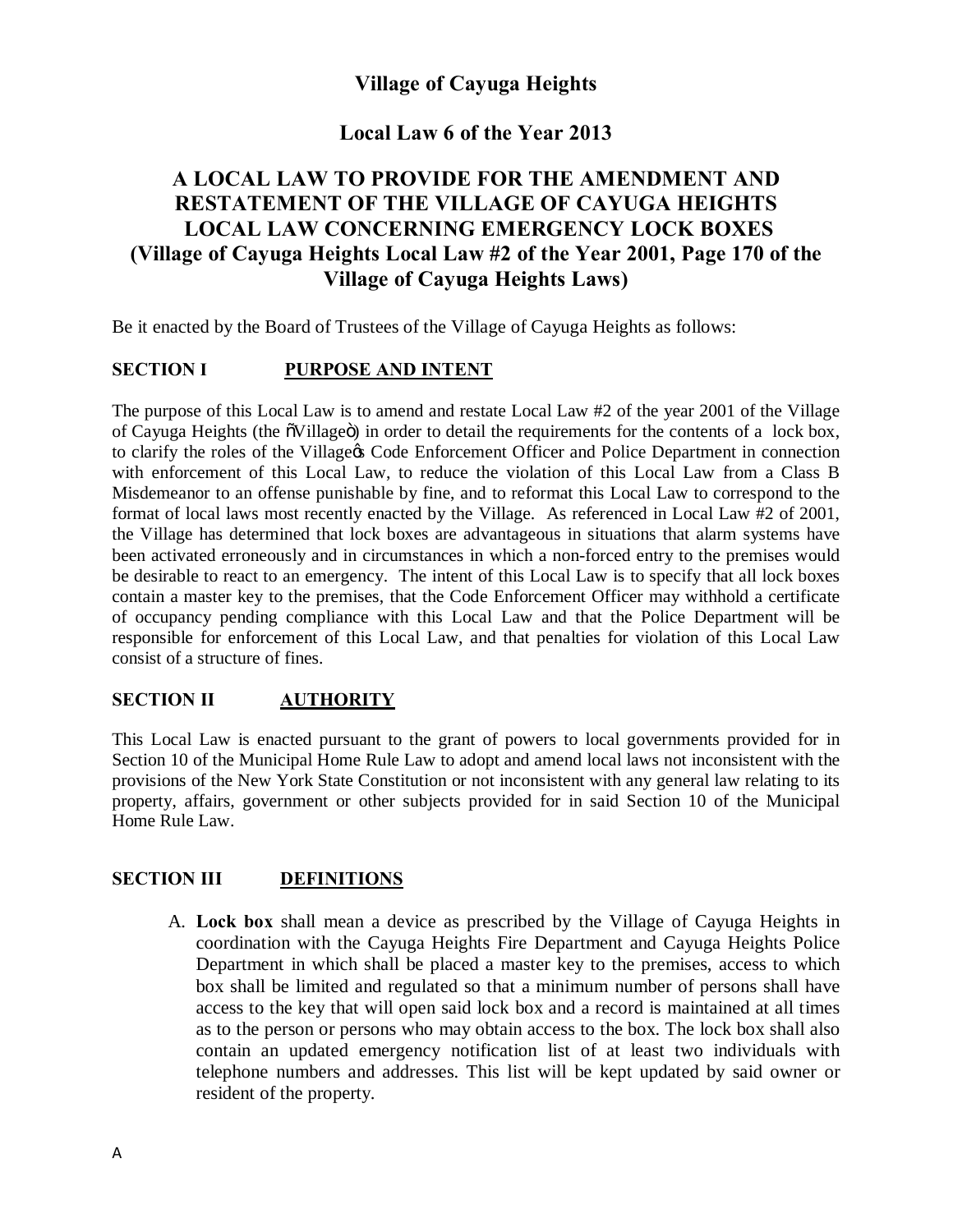B. **Alarm system** shall mean any system by which notification of a possible fire or burglary is made, directly or indirectly, to the police and/or fire department or other emergency response entity or emergency communications center or which activates an audible signal that can be heard off of the property on which the alarm system is located or a visual signal which can be seen off of the property on which the alarm system is located. Alarm systems include, but are not limited to, a municipal fire alarm, radio, telephone leased line, telephone dialer, remotely supervised alarm systems, or central station systems. Alarm systems shall also include any system that is activated by motion sensors, infrared sensors or other system designed to detect illegal entry when such systems are connected, directly or indirectly, to an emergency response entity such as a police department, remote supervisor, other emergency response dispatcher, or to an audible or visual alarm that can be heard or seen from off of the property on which the alarm system is located.

## **SECTION IV LANDS AND STRUCTURES TO WHICH THIS LOCAL LAW APPLIES AND CONTENTS OF LOCK BOX**

- A. This local law shall apply to all areas of the Village of Cayuga Heights. Lock boxes shall be required for all new and existing buildings except those one or two family dwellings not equipped with or serviced by an alarm system.
- B. All lock boxes attached to a structure that is presently equipped or serviced by an alarm system shall have a current master key to the premises and an updated emergency notification list as prescribed in Section II (A).

## **SECTION V LOCATION AND ATTACHMENT OF LOCK BOXES**

Lock boxes shall be affixed to the structure in a manner detailed by the manufacturer and in a location established by the Cayuga Heights Fire Department, Cayuga Heights Police Department or the Village& Building/Zoning Enforcement Officer.

## **SECTION VI RETROFIT REQUIREMENTS**

Any building currently in existence to which this Local Law shall apply shall have a period ending ninety (90) days from the effective date of this local law within which to comply with the terms of this Local Law.